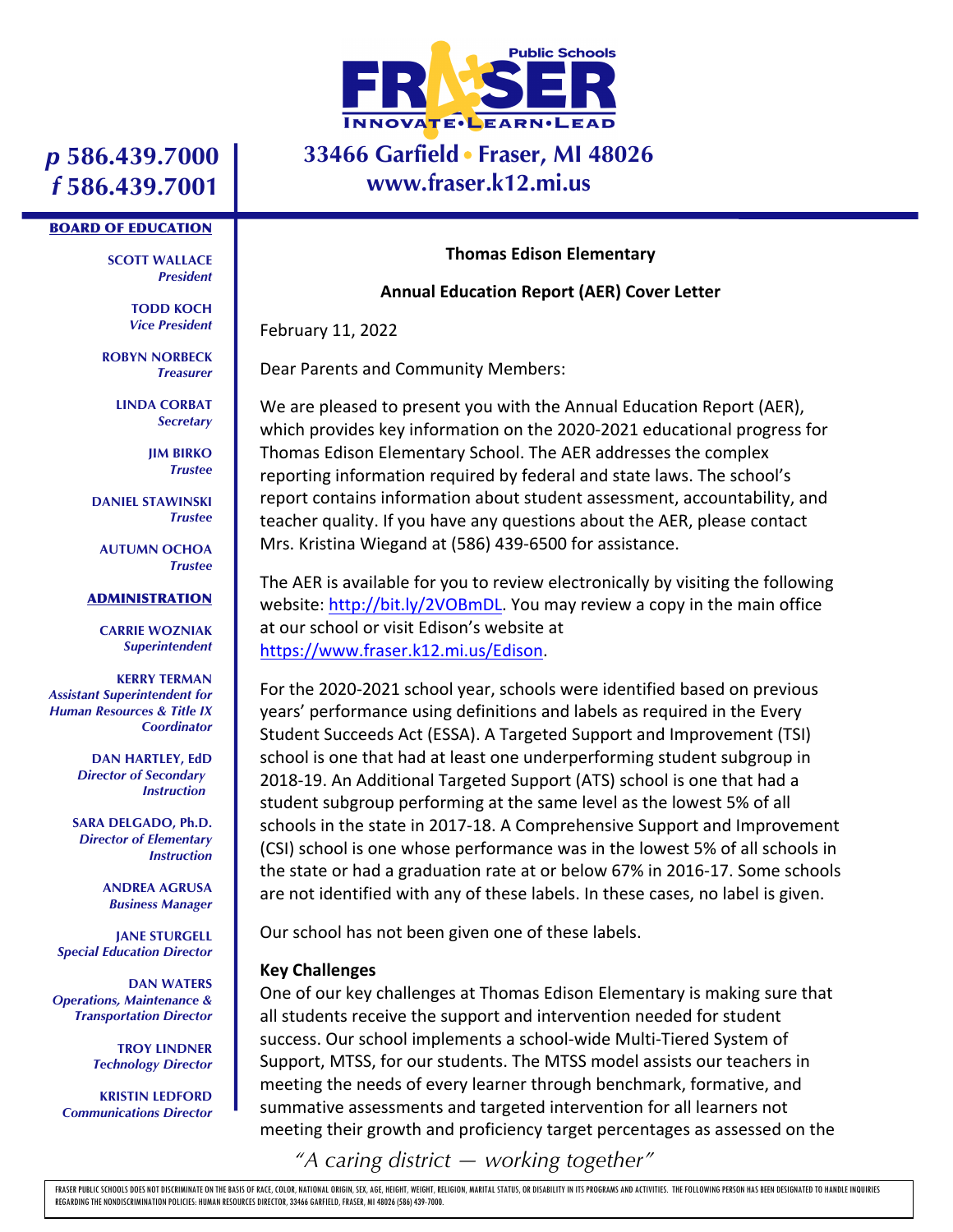

# **33466 Garfield Fraser, MI 48026 www.fraser.k12.mi.us**

M-Step and/or district data points. Our building also implements Universal Design for Learning (UDL), in an effort to reach all learners at their instructional levels. Through the UDL model, our teachers work collaboratively in setting goals, analyzing common assessment results, monitoring student progress and offering choice in student learning. All of our students are setting individual goals in reading and math.

State law requires that we also report additional information.

- 1. PROCESS FOR ASSIGNING PUPILS TO THE SCHOOL
	- Fraser Public Schools and Thomas Edison Elementary assign students to available roster slots within the district and school through the following district process:
	- Fraser Public Schools residents living within the Edison boundaries.
	- Siblings of current Edison students that apply during open enrollment periods.
	- Fraser Public School residents living outside of the Edison boundaries that apply for Internal Schools of Choice during open enrollment periods.
	- County-wide Schools of Choice residents that live within Macomb County that apply during open enrollment period.
	- Each building is assigned schools of choice students based on classroom space, target numbers per grade level, and, if possible, honoring parent school requests.

### 2. THE STATUS OF THE 3-5 YEAR SCHOOL IMPROVEMENT PLAN

In the 2020-2021 school year, Thomas Edison Elementary continued to work on the following School Improvement goals. Thomas Edison's Current Target Goals:

- All students will become proficient in Reading.
- All students will become proficient in Writing.
- All students will become proficient in Math.
- All students will become proficient in Science.

As a result of these goals, we have seen progress in student scores on our building assessments. Teachers administer common assessments three times per year in reading and math and then analyze student data to determine what interventions are needed. We have a school-wide Multi- Tiered System of Support in place for our students. The MTSS model assists our teachers in meeting the needs of every learner.

Fraser's elementary curriculum is based on the Common Core Standards and Benchmarks. If you wish to view the Fraser Public Schools Core Curriculum in Language Arts, Science, Social

*"A caring district — working together"*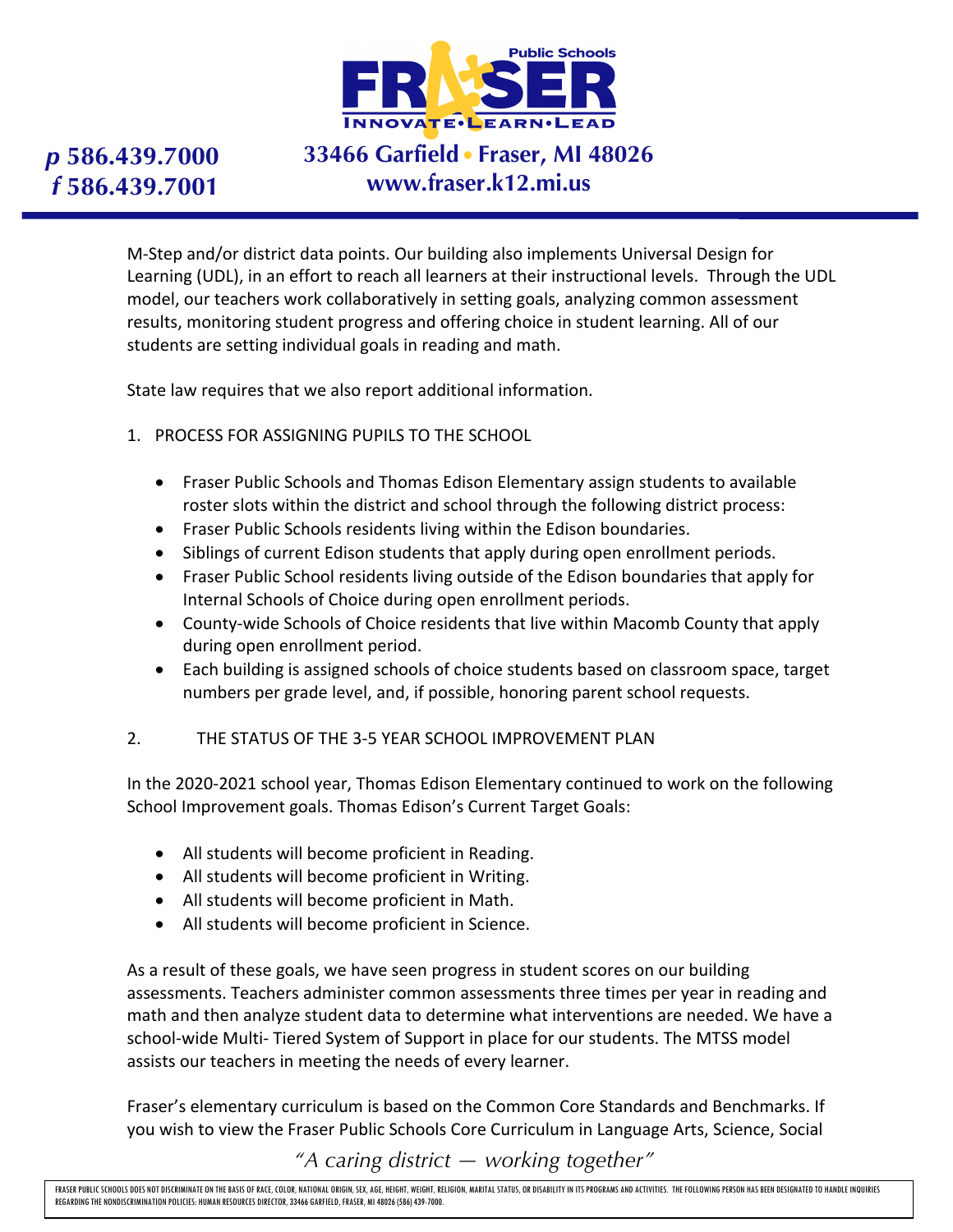

# **33466 Garfield Fraser, MI 48026 www.fraser.k12.mi.us**

Studies, and Mathematics, please refer to the district website. Fraser curriculum committees have developed core essential items that each student is expected to master in his/her grade level in order to be successful on State and local assessments in the core areas of Reading, Writing, Math, Science, and Social Studies. This has been accomplished with the help of staff at various levels in the district, including teachers and administrators. The school's Principal is responsible for monitoring its implementation at the building level and ensuring every student is getting the core essentials.

3. A BRIEF DESCRIPTION OF EACH SPECIALIZED SCHOOL

Thomas Edison Elementary is not a specialized school.

4. IDENTIFY HOW TO ACCESS A COPY OF THE CORE CURRICULUM, A DESCRIPTION OF ITS IMPLEMENTATION, AND AN EXPLANATION OF THE VARIANCES FROM THE STATE'S MODEL

The state of Michigan defines the comprehensive core curriculum as the essential curriculum content that all students must learn in order to progress through the various educational levels. In the last year, departments and K-12 District Committees have been engaged in reassessing and revamping the core curriculum to better align with the Common Core State Standards, NGSS, C3, and Michigan Content Expectations to design a Competency Based Learning Model. The core curriculum can be accessed at https://www.michigan.gov/mde/0,4615,7-140-28753---,00.html

Time and effort have been spent to ensure that Thomas Edison Elementary School's curriculum will prepare students appropriately.

The results of this process are assessed through individual classroom and teacher assessment procedures as well as M-STEP, SRI, DRA, and Aimsweb test results. Departments and Curriculum Leaders have developed common tests that assess student learning. This type of data will allow teachers to analyze and improve any area of weakness discovered in student learning. Our continued goal for 2021-2022 is the continued implementation and expansion of targeted tiered interventions that will support our students in the area of reading and mathematics.

A copy of the comprehensive core curriculum can be obtained by contacting Dr. Sara Delgado, Director of Elementary Instruction in Fraser Public Schools.

*"A caring district — working together"*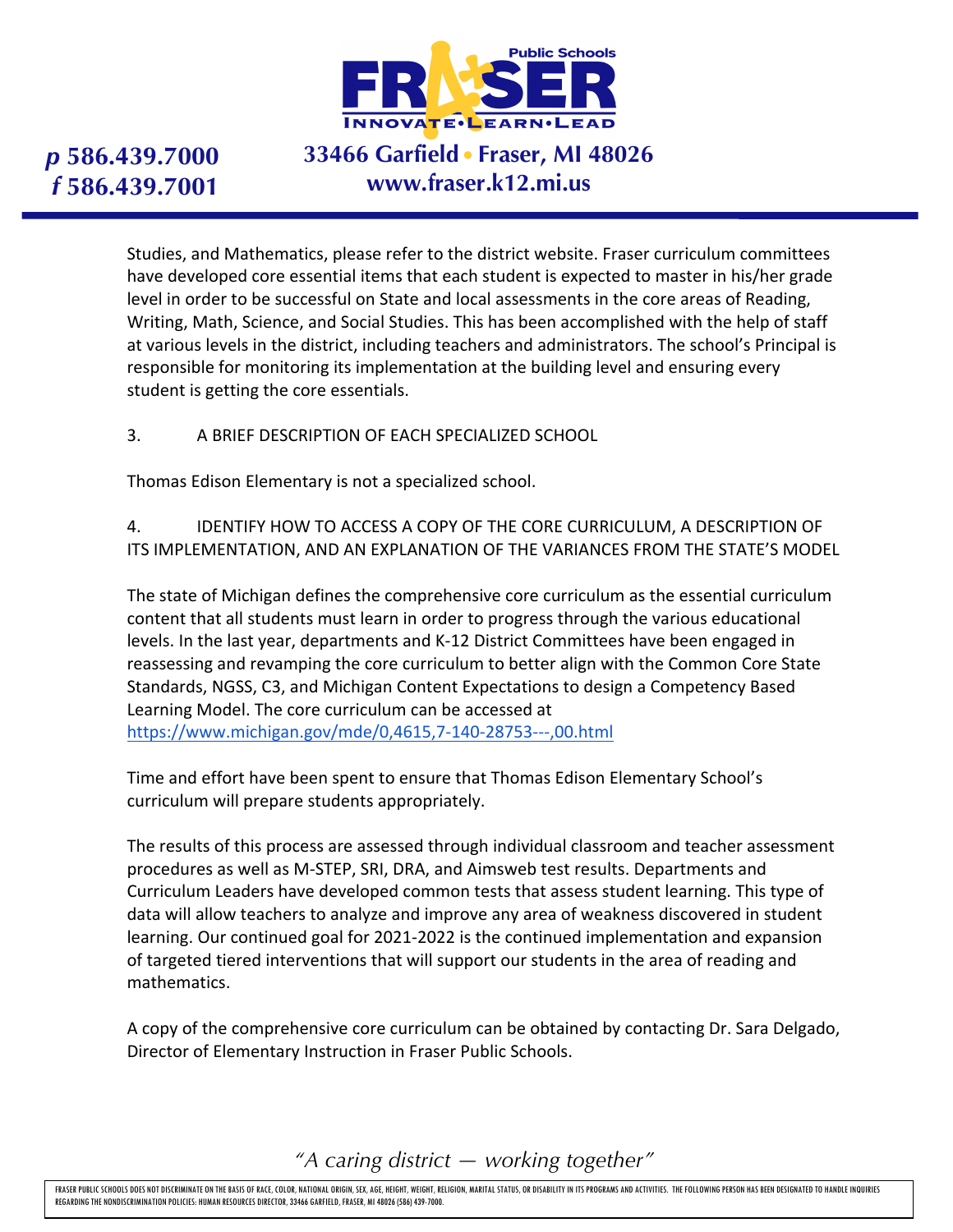

# **33466 Garfield Fraser, MI 48026 www.fraser.k12.mi.us**

#### 5. THE AGGREGATE STUDENT ACHIEVEMENT RESULTS FOR ANY LOCAL COMPETENCY TESTS OR NATIONALLY NORMED ACHIEVEMENT TESTS

| Grade                 | Reading   | Reading   | Reading   |
|-----------------------|-----------|-----------|-----------|
|                       | 2018-2019 | 2019-2020 | 2020-2021 |
| Kindergarten          | 76%       | N/A       | 59%       |
| $1st$ Grade           | 69%       | N/A       | 44%       |
| 2 <sup>nd</sup> Grade | 62%       | N/A       | 54%       |
| 3rd Grade             | 56%       | N/A       | 46%       |
| 4 <sup>th</sup> Grade | 65%       | N/A       | 26%       |
| 5 <sup>th</sup> Grade | 57%       | N/A       | 34%       |
| 6 <sup>th</sup> Grade | 75%       | N/A       | 39%       |

#### **Local Data Results: Percent of Students on Grade Level**

| Grade                 | Math      | Math      | Math      |
|-----------------------|-----------|-----------|-----------|
|                       | 2018-2019 | 2019-2020 | 2020-2021 |
| Kindergarten          | 76%       | N/A       | 40%       |
| $1st$ Grade           | 73%       | N/A       | 62%       |
| $2nd$ Grade           | 79%       | N/A       | 79%       |
| 3rd Grade             | 72%       | N/A       | 39%       |
| 4 <sup>th</sup> Grade | 87%       | N/A       | 21%       |
| 5 <sup>th</sup> Grade | 77%       | N/A       | 21%       |
| 6 <sup>th</sup> Grade | 84%       | N/A       | 28%       |

The data for 2020-21 were derived from a combination of local data and data from statewide assessments. The local data is listed for grades K-2 and consists of students who attended Edison face-to-face and students who attended virtually. The data from our statewide assessment is depicted for grades 3-6.

### 6. IDENTIFY THE NUMBER AND PERCENT OF STUDENTS REPRESENTED BY PARENTS AT PARENT-TEACHER CONFERENCES

At our Fall 2019 Parent Teacher Conferences, 308 parents (83%) out of 371 students attended. Students were invited to their student led conference.

Our Fall 2020 Parent Teacher Conferences were held virtually, due to the Covid-19 pandemic. The participation in these conferences were as follows: 221 parents (82%) out of 286 students

*"A caring district — working together"*